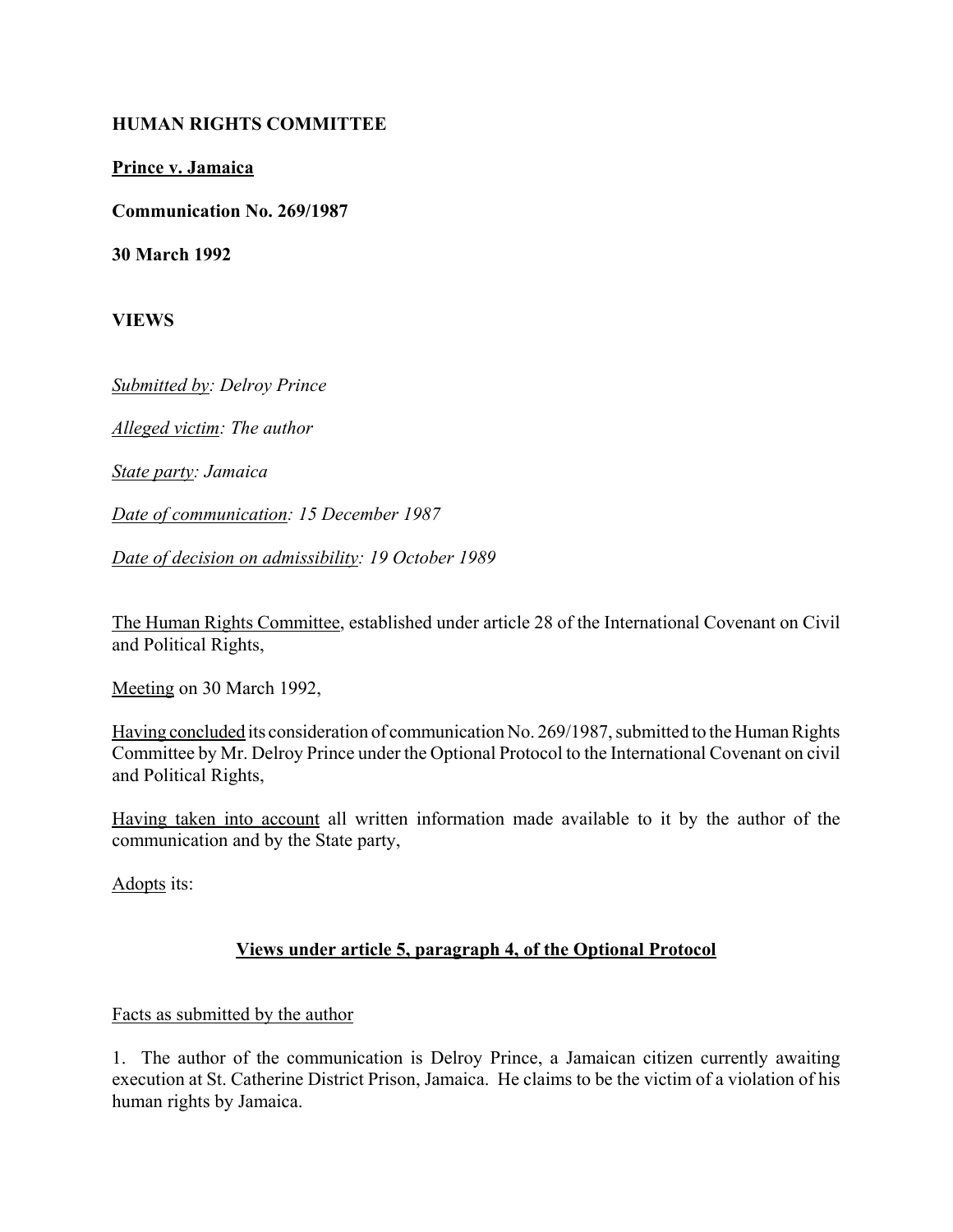2.1 The author states that he and three others were arrested and charged with the murder of a young girl in 1980, but claims to be innocent of the charge. He was convicted and sentenced to death on 8 March 1983, while his codefendants were acquitted. The Court of Appeal in Jamaica dismissed his appeal on 25 July 1985.

2.2 In 1986, a warrant for the execution of the author was issued, but a stay was granted. After the office of the Governor-General had transmitted new evidence, a retrial was requested. The Court of Appeal did not, however, grant the Governor-General's request. A petition for special leave to appeal to the Judicial Committee of the Privy Council was then filed on the author's behalf; on 15 December 1987, the Judicial Committee refused special leave to appeal. Towards the end of 1987, a second warrant for the author's execution was issued, and another last-minute stay was granted. Subsequently a petition for mercy was submitted to the Governor-General, requesting a commutation of the death sentence.

2.3 The author alleges that during pretrial detention he was severely beaten by the arresting police Officers, to whom he refused to make a statement; this allegation was before the Court of first instance, but was rejected. The author's girlfriend, who he claims would have been able to provide an alibi and corroborate his evidence, reportedly did not testify on his behalf because of threats against her life. The author himself allegedly also receive threats prior to his trial; during the trial he did not disclose the identity of the murderer for fear of his family's and his own life.

2.4 The author further alleges that other witnesses who would have been able to testify on his behalf during the trial did not do so because of fear for their lives; some of these potential witnesses are even said to have left their homes for this reason. It is not clear whether the witnesses against the author were cross-examined during the trial, and it appears that no witnesses were called to testify on his behalf.

# **Complaint**

3. Although the author does not invoke any article of the International Covenant on Civil and Political Rights, it appears from his submission that he claims to be a victim of a violation by Jamaica of articles 7 and 14 of the Covenant.

### Committee's admissibility considerations and decision

4. The time-limit for the State party's observations on admissibility expired on 12 September 1988. In spite of a reminder sent on 13 July 1989, no submission was received from the State party.

5.1 At its thirty-seventh session, the Committee considered the admissibility of the communication, noting that the Judicial Committee of the Privy Council had dismissed the author's petition for special leave to appeal. The Committee also noted that the subsequent petition for mercy to the Governor-General did not appear to have produced any result. The Committee further observed that a petition for mercy to the highest executive officer of a State party to the Optional Protocol does not constitute a remedy that must be exhausted for purposes of article 5, paragraph 2 (b), of the Optional Protocol. On the basis of the information before it, the Committee concluded that there were no further remedies that the author was required to exhaust for purposes of admissibility.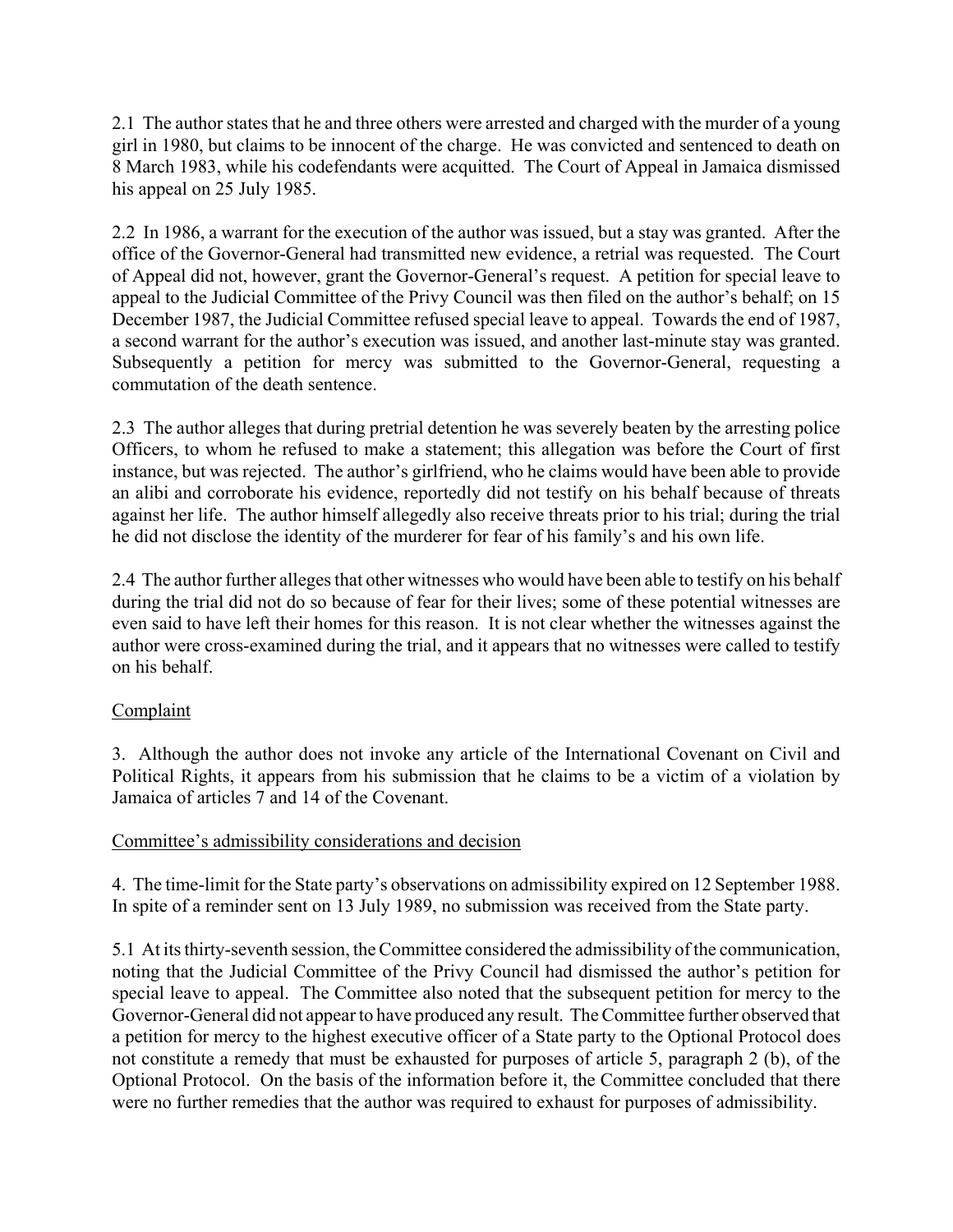5.2 The Committee noted that the author had failed to provide detailed information about the circumstances of the trial, although he was explicitly requested to do so in the Working Group's decision of 15 March 1988. It considered that the author's allegations, in so far as they related to the guarantee of a fair hearing, laid down in article 14 of the Covenant, pertained above all to paragraph  $3$  (e); it decided that these allegations, as well as the author's allegations of maltreatment, should be considered on the merits.

5.3 On 19 October 1989, the Committee declared the communication admissible in respect of articles 7 and 14, paragraph 3 (e), of the Covenant.

## Review of the admissibility decision

6.1 By submission dated 8 May 1990, the State party challenges the admissibility decision and argues that the communication is inadmissible on the ground of failure to exhaust all available domestic remedies. It submits that, notwithstanding the dismissal of the author's petition to the Judicial Committee of the Privy Council, the author still has constitutional remedies he may pursue.

6.2 The State party contends that the rights protected by articles 7 and 14, paragraph 3 (e), of the Covenant are also protected by sections 14 and 20, paragraph 5 (d), of the Jamaican Constitution.

6.3 The State party states that under section 25 of the Constitution any person who alleges that any of the rights protected in the Constitution have been, are being or are likely to be contravened in relation to him may without prejudice to any other action with regard to the same subject-matter which is lawfully available, apply to the Supreme Court for redress. An appeal lies form the decision of the Supreme court to the Court of Appeal and from the decision of that Court to the Judicial Committee of the Privy Council.

7. The Committee has considered the State partyís arguments and reiterates that domestic remedies within the meaning of the Optional Protocol must be both available and effective. The Committee recalls that in a different case a/ the State party indicated that legal aid is not provided for constitutional motions. The Committee, therefore, considers that a constitutional motion does not constitute a remedy that is both available and effective within the meaning of article 5, paragraph 2 (b), of the Optional Protocol. There is therefore no reason to revise the Committee's earlier decision on admissibility of 19 October 1989.

### Examination of the merits

8.1 As to the substance of the author's allegations, the Committee notes with concern that the State party has confined itself to the observation that the information provided by the author does not support his allegations; it has not addressed the author's specific claims under articles 7 and 14, paragraph 3 (e), of the Covenant. Article 4, paragraph 2, of the Optional Protocol enjoins the State party to investigate in good faith all the allegations made against it, and to make available to the Committee all the information at its disposal. The Committee is of the opinion that the summary dismissal of the author's allegations in general terms does not meet the requirements of article 4, paragraph 2, of the Optional Protocol.